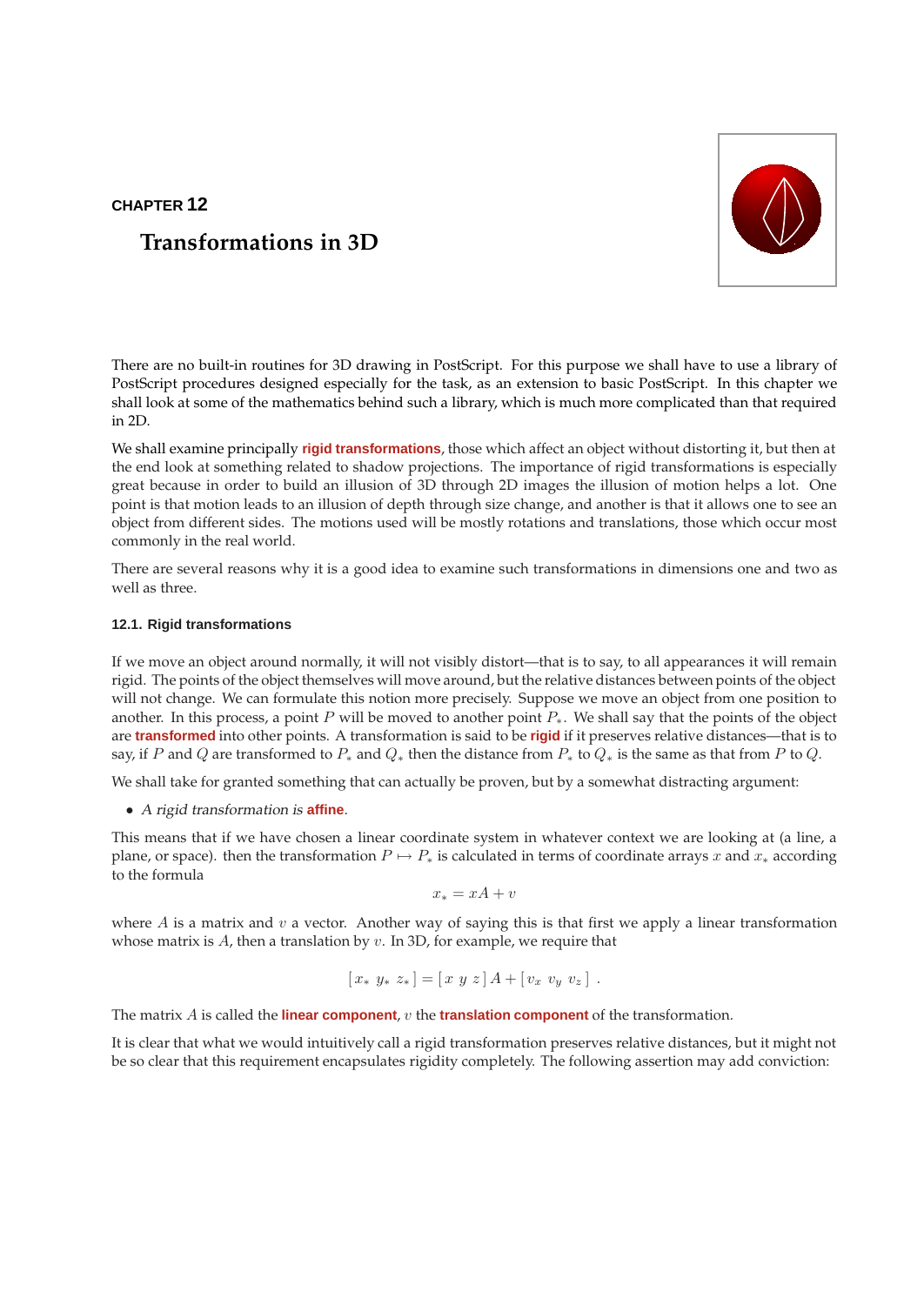• <sup>A</sup> rigid transformation (in the sense <sup>I</sup> have defined it) preserves angles as well as distances.

That is to say, if P, Q and R are three points transformed to  $P_*, Q_*,$  and  $R_*,$  then the angle  $\theta_*$  between segments  $P_{*}Q_{*}$  and  $\overline{P_{*}R_{*}}$  is the same as the angle  $\theta$  between  $PQ$  and  $PR$ . This is because of the cosine law, which says that

$$
\cos \theta_* = \frac{\|Q_* R_*\|^2 - \|P_* Q_*\|^2 - \|P_* R_*\|^2}{\|P_* Q_*\| \|P_* R_*\|}
$$

$$
= \frac{\|QR\|^2 - \|PQ\|^2 - \|PR\|^2}{\|PQ\| \|PR\|}
$$

$$
= \cos \theta.
$$

A few other facts are more elementary:

- <sup>A</sup> transformation obtained by performing one rigid transformation followed by another rigid transformation is itself rigid.
- The inverse of <sup>a</sup> rigid transformations is rigid.

In the second statement, it is implicit that a rigid transformation has an inverse. This is easy to see. First of all, any affine transformation will be invertible if and only if its linear component is. But if a linear transformation does not have an inverse, then it must collapse at least one non-zero vector into the zero vector, and it cannot be rigid.

**Exercise 12.1.** Recall exactly why it is that a square matrix with determinant equal to zero must transform at least one non-zero vector into zero.

An affine transformation is rigid if and only if its linear component is, since translation certainly doesn't affect relative distances. In order to classify rigid transformations, we must thus classify the linear ones. We'll do that in a later section, after some coordinate calculations.

**Exercise 12.2.** The inverse of the transformation  $x \mapsto Ax + v$  is also affine. What are its linear and translation components?

#### **12.2. Dot and cross products**

In this section I'll recall some basic facts about vector algebra.

## • **Dot products**

In any dimension the dot product of two vectors

$$
u = (x_1, x_2, \ldots, x_n), \quad v = (y_1, y_2, \ldots, y_n)
$$

is defined to be

$$
u\bullet v=x_1y_1+x_2y_2+\cdots x_ny_n.
$$

The relation between dot products and geometry is expressed by the cosine rule for triangles, which asserts that if  $\theta$  is the angle between u and v then

$$
\cos \theta = \frac{u \bullet v}{\|u\| \|v\|}.
$$

In particular u and v are perpendicular when  $u \bullet v = 0$ .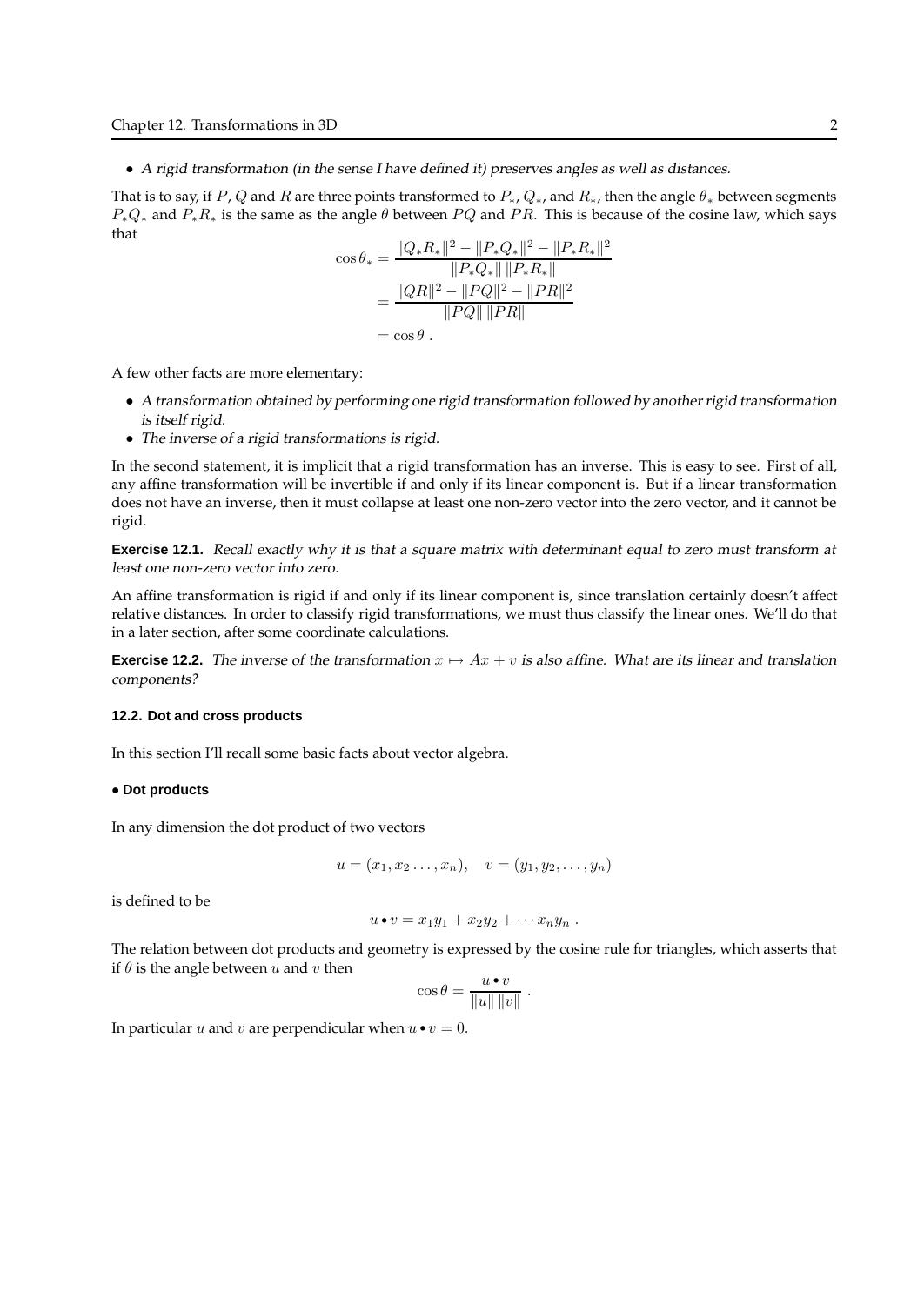#### • **Parallel projection**

One important use of dot products and cross products will be in calculating various projections.

Suppose  $\alpha$  to be any vector in space and u some other vector in space. The **projection of** u **along**  $\alpha$  is the vector  $u_0$  we get by projecting u perpendicularly onto the line through  $\alpha$ .

How to calculate this projection? It must be a multiple of  $\alpha$ . We can figure out which multiple by using trigonometry. We know three facts: (a) The angle  $\theta$  between  $\alpha$  and u is determined by the formula

$$
\cos \theta = \frac{u \bullet \alpha}{\|\alpha\| \, \|u\|} \; .
$$

(b) The length of the vector  $u_0$  is  $||u|| \cos \theta$ , and this is to be interpreted algebraically in the sense that if  $u_0$  faces in the direction opposite to  $\alpha$  it is negative. (c) Its direction is either the same or opposite to  $\alpha$ . The vector  $\alpha/||\alpha||$ is a vector of unit length pointing in the same direction as  $\alpha$ . Therefore

$$
u_0 = ||u|| \cos \theta \frac{\alpha}{\|\alpha\|} = ||u|| \frac{u \cdot \alpha}{\|\alpha\| ||u||} \frac{\alpha}{\| \alpha \|} = \left(\frac{u \cdot \alpha}{\|\alpha\|^2}\right) \alpha = \left(\frac{u \cdot \alpha}{\alpha \cdot \alpha}\right) \alpha.
$$

#### • **Volumes**

The basic result about volumes is that in any dimension n, the **signed volume** of the parallelopiped spanned by vectors  $v_1, v_2, \ldots, v_n$  is the determinant of the matrix

$$
\begin{bmatrix} v_1 \\ v_2 \\ \dots \\ v_n \end{bmatrix}
$$

whose rows are the vectors  $v_i$ .

Let me illustrate this in dimension 2. First of all, what do I mean by the **signed** volume?

A pair of vectors u and v in 2D determine not only a parallelogram but an **orientation**, a sign. The sign is positive if u is rotated in a positive direction through the parallelogram to reach  $v$ , and negative in the other case. If u and  $v$  happen to lie on the same line, then the parallelogram is degenerate, and the sign is  $0$ . The signed area of the parallelogram they span is this sign multiplied by the area of the parallelogram itself. Thus in the figure on the left the sign is positive while on the right it is negative. Notice that the sign depends on the order in which we list u and v.

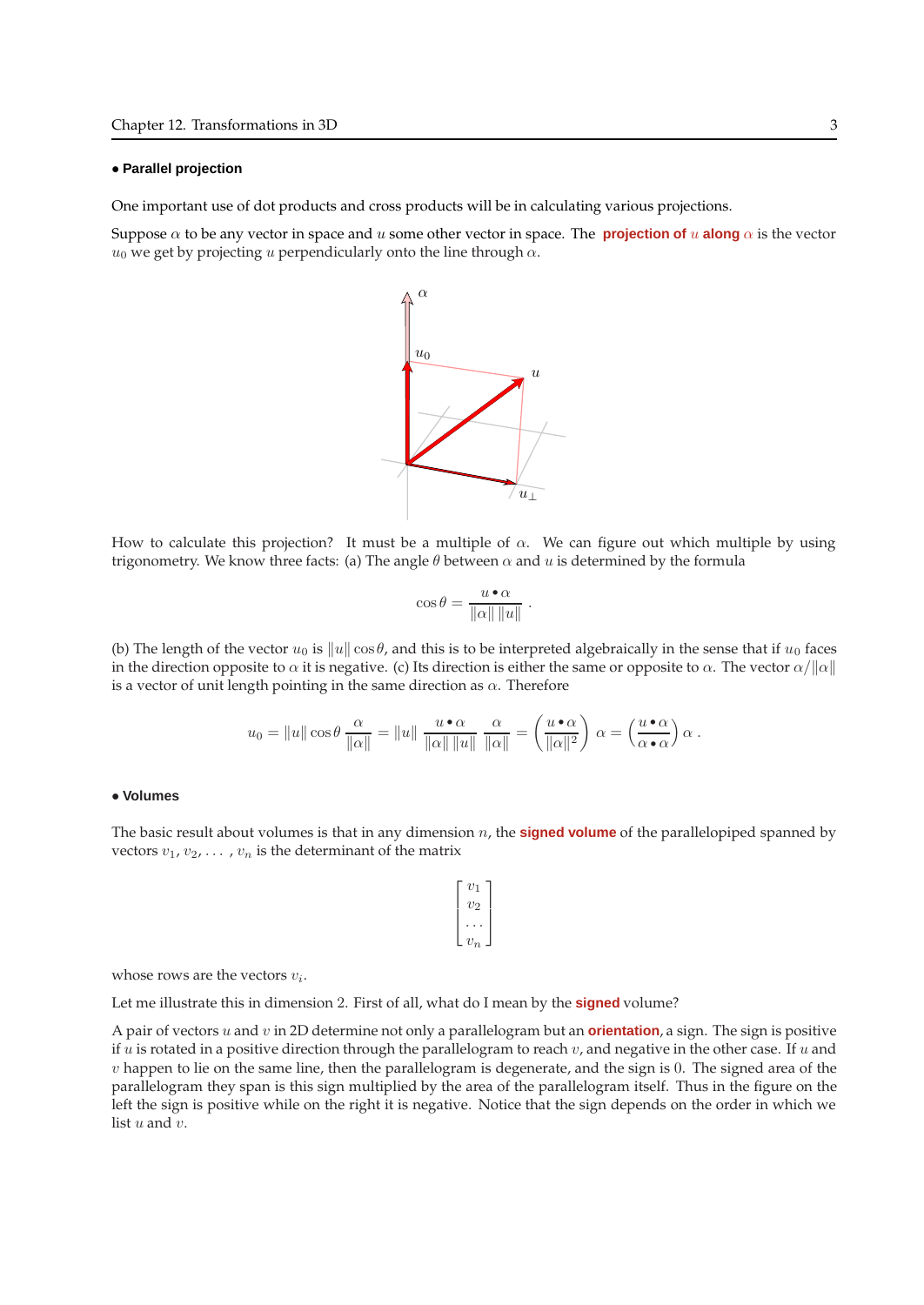

I'll offer two proofs of the fact that in 2D the signed area of the parallelogram spanned by two vectors  $u$  and  $v$  is the determinant of the matrix whose rows are  $u$  and  $v$ . The first is the simplest, but it has the drawback that it does not extend to higher dimensions, although it does play an important role.

In the first argument, recall that  $u_\perp$  is the vector obtained from  $u$  by rotating it positively through  $90^\circ$ . If  $u = [x, y]$ then  $u_{\perp} = [-y, x]$ . As the following figure illustrates, the signed area of the paralleogram spanned by u and v is the product of  $||u||$  and the signed length of the projection of v onto the line through  $u_{\perp}$ .



Thus the area is

$$
\left(\frac{[-u_y, u_x] \bullet [v_x, v_y]}{\|u\|}\right) \|u\| = u_x v_y - u_y v_x = \det \begin{bmatrix} u_x & u_y \\ v_x & v_y \end{bmatrix} = \begin{vmatrix} u_x & u_y \\ v_x & v_y \end{vmatrix}
$$

The starting observation of the second argument is that shearing one of the rows of the matrix changes neither the determinant nor the area. For the area, this is because shears don't change area, while for the determinant it is a simple calculation:

$$
\begin{vmatrix} x_1 + cx_2 & y_1 + cy_2 \ x_2 & y_2 \end{vmatrix} = \begin{vmatrix} x_1 & y_1 \ x_2 & y_2 \end{vmatrix}.
$$

Thus in each of the transitions below, neither the determinant nor the area changes. Since they agree in the final figure, where the matrix is a diagonal matrix, they must agree in the first.



There are exceptional circumstances in which one has to be a bit fussy, but this is nonetheless the core of a valid proof that in dimension two determinants and area agree. It is still, with a little care, valid in dimension three. It is closely related to the Gauss elimination process.

.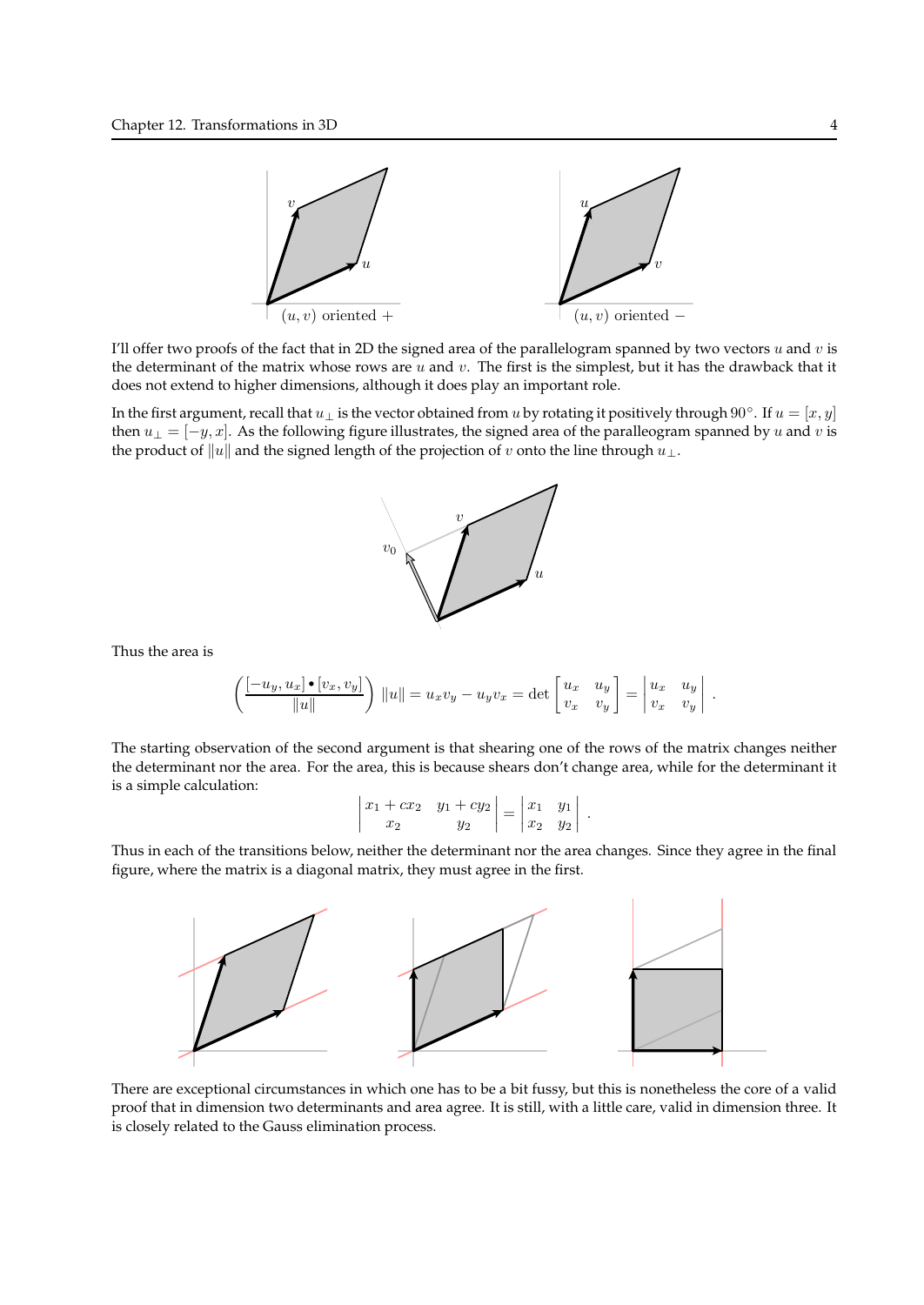**Exercise 12.3.** Suppose A to be the matrix whose rows are the vectors  $v_1$  and  $v_2$ . The argument above means that for most A we can write

$$
\begin{bmatrix} 1 \\ c_2 & 1 \end{bmatrix} \begin{bmatrix} 1 & c_1 \\ & 1 \end{bmatrix} A = D
$$

where D is a diagonal matrix. Prove this, being careful about exceptions. For which A in 2D does it fail? Provide an explicit example of an  $A$  for which it fails. Show that even for such  $A$  (in 2D) the equality of determinant and area remains true.

In *n* dimensions, the Gaussian elimination process finds for any matrix  $A$  a permutation matrix  $w$ , a lower triangular matrix  $\ell$ , and an upper triangulation matrix  $u$  such that

$$
A = \ell uw.
$$

The second argument in 2D shows that the the claim is reduced to the special case of a permutation matrix, in which case it is clear.

### • **Cross products**

In 3D—and essentially only in 3D—there is a kind of product that multiplies two vectors to get another vector. If

$$
u = (x_1, x_2, x_3), \quad v = (y_1, y_2, y_3)
$$

then their **cross product**  $u \times v$  is the vector

$$
(x_2y_3 - y_2x_3, x_3y_1 - x_1y_3, x_1y_2 - x_2y_1).
$$

This formula can be remembered if we write the vectors u and v in a  $2 \times 3$  matrix

$$
\begin{bmatrix} x_1 & x_2 & x_3 \ y_1 & y_2 & y_3 \end{bmatrix}
$$

and then for each column of this matrix calculate the determinant of the  $2 \times 2$  matrix we get by crossing out in turn each of the columns. The only tricky part is that with the middle coefficient we must reverse sign. Thus

$$
u \times v = \left( \begin{vmatrix} x_2 & x_3 \\ y_2 & y_3 \end{vmatrix}, - \begin{vmatrix} x_1 & x_3 \\ y_1 & y_3 \end{vmatrix}, \begin{vmatrix} x_1 & x_2 \\ y_1 & y_2 \end{vmatrix} \right) .
$$

It makes a difference in which order we write the terms in the cross product. More precisely

 $u \times v = -v \times u$ .

Recall that a vector is completely determined by its direction and its magnitude. The geometrical significance of the cross product is therefore contained in these two rules, which specify the cross product of two vectors uniquely.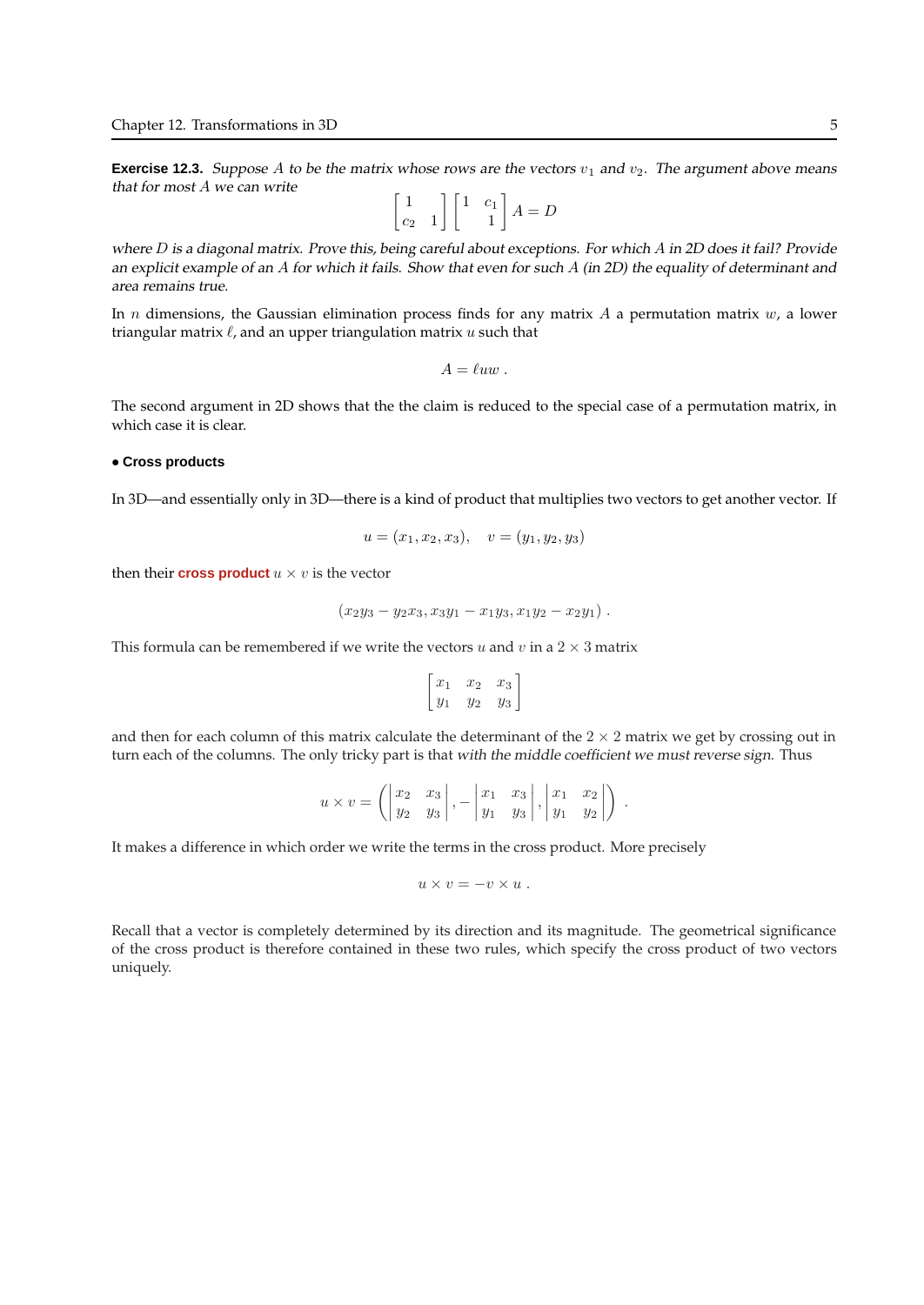- The length of  $w = u \times v$  is the area of the parallelogram spanned in space by u and v.
- The vector  $w$  lies in the line perpendicular to the plane containing  $u$  and  $v$  and its direction is determined by the right hand rule—curl the fingers so as to go from  $u$  to  $v$  and the cross-product will lie along your thumb.



The cross product  $u \times v$  will vanish only when the area of this parallelogram vanishes, or when u and v lie in a single line. Equivalently, when they are multiples of one another.

That the length of the cross-product is equal to the area of the parallelogram is a variant of Pythagoras' Theorem applied to areas—it says precisely that the square of the area of a parallelogram is equal to the sum of the squares of the areas of its projections onto the coordinate planes. I do not know a really simple way to see that it is true, however. The simplest argument I know of is to start with the determinant formula for volume. If  $u, v$ , and  $w$  are three vectors, then on the one hand the volume of the parallelopiped they span is the determinant of the matrix



which can be written as the dot product of u and  $v \times w$ , while on the other this volume is the product of the projection of  $u$  onto the line perpendicular to the plane spanned by  $v$  and  $w$  and the area of the parallelogram spanned by v and w. A similar formula is valid in all dimensions, where it becomes part of the theory of **exterior products** of vector spaces, a topic beyond the scope of this book.

### • **Perpendicular projection**

Now let  $u_{\perp}$  be the projection of u onto the plane perpendicular to  $\alpha$ .

The vector  $u$  has the orthogonal decomposition

$$
u=u_0+u_\perp
$$

and therefore we can calculate

$$
u_{\perp}=u-u_0.
$$

Incidentally, in all of this discussion it is only the direction of  $\alpha$  that plays a role. It is often useful to normalize  $\alpha$ right at the beginning of these calculations, that is to say replace  $\alpha$  by  $\alpha/||\alpha||$ .

Any good collection of PostScript procedures for 3D drawing will contain ones to calculate dot products, cross products,  $u_0$  and  $u_{\perp}$ .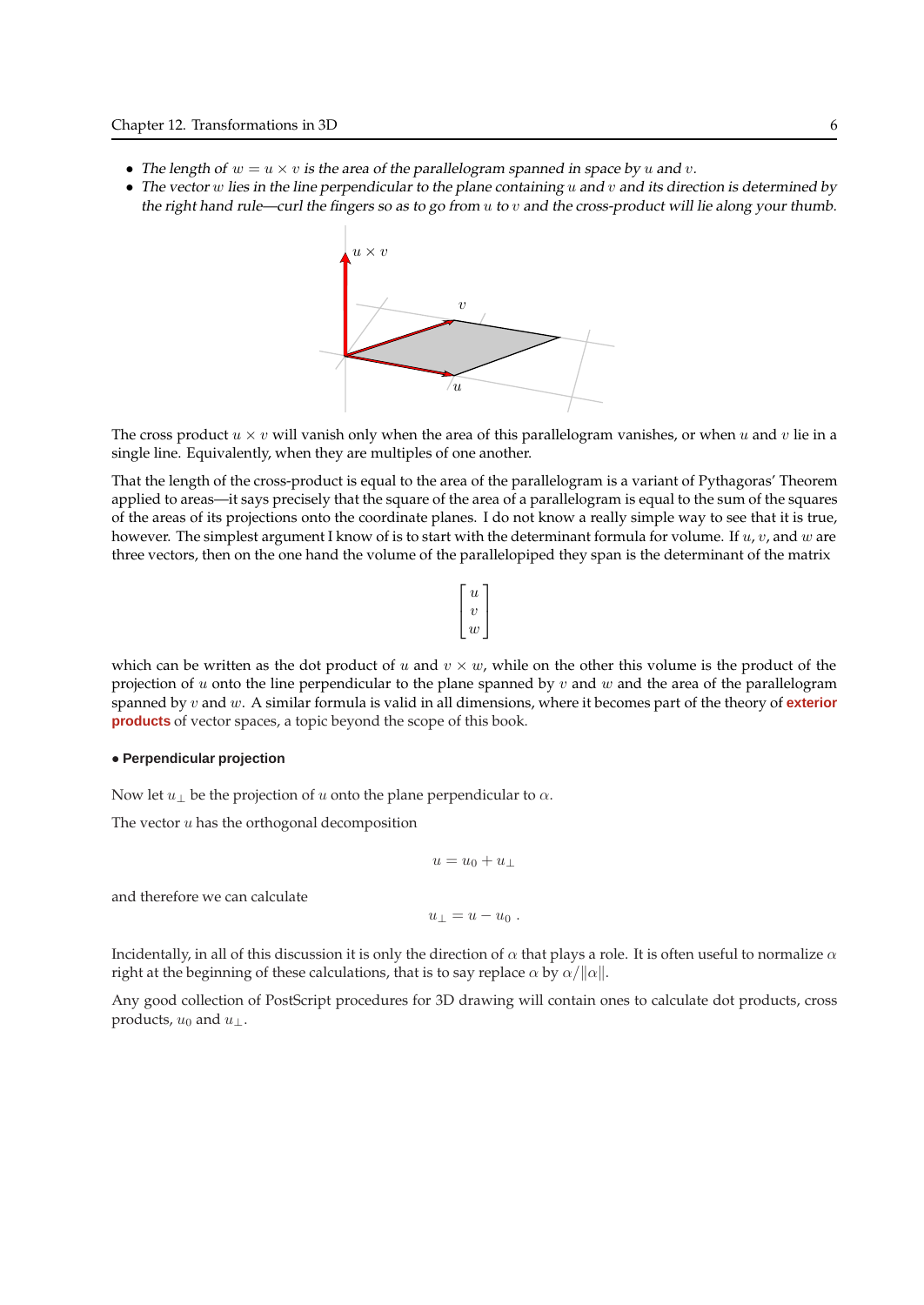## **12.3. Linear transformations and matrices**

It is time to recall the precise relationship between linear transformations and matrices. The link is the notion of **frames**. A frame in any number of dimensions d is a set of d linearly independent vectors of dimension d. Thus a frame in 1D is just a single non-zero vector. A frame in 2D is a pair of vectors whose directions do not lie in a single line. A frame in 3D is a set of three vectors not all lying in the same plane.

A frame in dimension  $d$  determines a coordinate system of dimension  $d$ , and vice-versa. If the frame is made up of  $e_1, \ldots, e_d$  then every other vector x of dimension d can be expressed as a linear combination

$$
x = x_1 e_1 + \dots + x_d e_d
$$

and the coefficients  $x_i$  are its coordinates with respect to that basis. They give rise to the representation of  $x$  as a row array

$$
[x_1 \ldots x_d].
$$

Conversely, given a coordinate system the vectors

$$
e_1 = [1, 0, \dots, 0], \quad \dots, e_d = [0, 0, \dots, 1]
$$

are the frame giving rise to it.

I emphasize:

• <sup>A</sup> vector is <sup>a</sup> geometric entity with intrinsic significance, for example the relative position of two points. Or, if <sup>a</sup> unit of length has been chosen, something with direction and magnitude. In the presence of <sup>a</sup> frame, and only in the presence of <sup>a</sup> frame, it can be assigned coordinates.

In other words, the vector is, if you will, an arrow and it can be assigned coordinates only with respect to a given frame. Change the frame, change the coordinates.

In a context where lengths are important, one usually works with **orthonormal frames**, those made up of a set of vectors  $e_i$  with each  $e_i$  of length 1 and distinct  $e_i$  and  $e_j$  perpendicular to each other:

$$
e_i \bullet e_j = \begin{cases} 1 & \text{if } i = j \\ 0 & \text{otherwise.} \end{cases}
$$

In the presence of any frame, vectors may be assigned coordinates. If the frame is orthonormal, the coordinates of a vector are given simply:

$$
v = \sum c_i e_i, \quad c_i = e_i \bullet v.
$$

If a particular point is fixed as origin, an arbitrary point may be assigned coordinates as well, namely those of the vector by which the origin is displaced to reach that point.

Another geometric object is a **linear function**. A linear function ℓ assigns to very vector a number, with the property, called **linearity**, that

$$
\ell(au + bv) = a\ell(u) + b\ell(v) .
$$

A linear function  $\ell$  may also be assigned coordinates, namely the coefficients  $\ell_i$  in its expression in terms of coordinates:

$$
\ell(x) = \ell_1 x_1 + \cdots + \ell_d x_d.
$$

A linear function is represented as a column array

$$
\begin{bmatrix} \ell_1 \\ \cdots \\ \ell_d \end{bmatrix}.
$$

$$
[x_1 \ \cdots \ x_d] \begin{bmatrix} \ell_1 \\ \cdots \\ \ell_d \end{bmatrix}.
$$

Then  $\ell(x)$  is the matrix product

Another point to emphasize: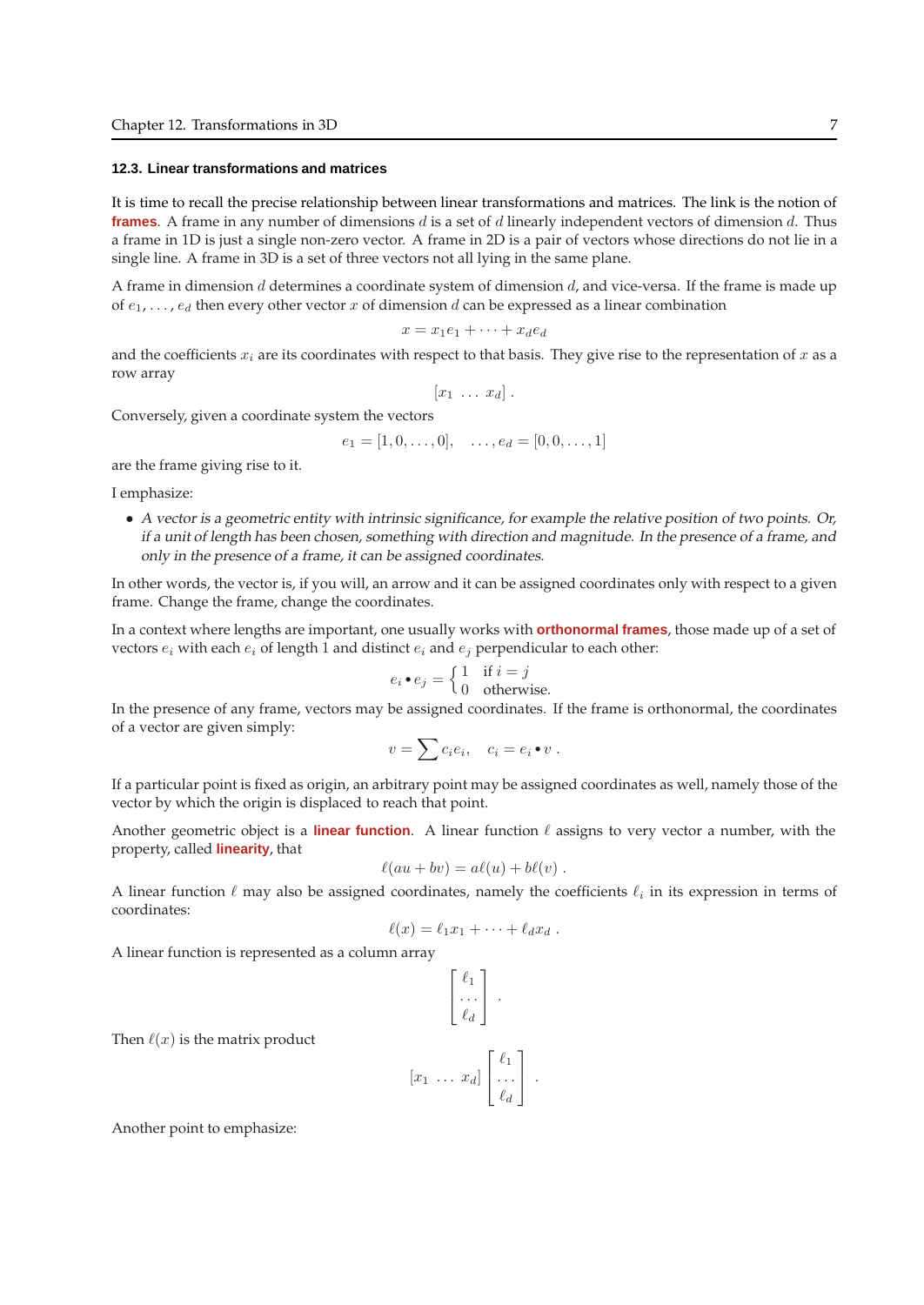• <sup>A</sup> linear function is <sup>a</sup> geometric entity with intrinsic significance, which assigns <sup>a</sup> number to any vector. In the presence of <sup>a</sup> frame, and only in the presence of <sup>a</sup> frame, it can be assigned coordinates, the coefficients of its expression with respect to the coordinates of vectors.

In physics, what I call vectors are called contravariant vectors and linear functions are called covariant ones. There is often some confusion about these notions, because often one has at hand an orthonormal frame and a notion of length, and given those each vector u determines a linear function  $f_u$ :

$$
f_u(v) = u \bullet v \ .
$$

A **linear transformation** T assigns vectors to vectors, also with a property of linearity. In the presence of a coordinate system it, too, may be assigned coordinates, the array of coefficients  $t_{i,j}$  such that

$$
(xT)_j = \sum_{i=1}^d x_i t_{i,j} .
$$

For example, in 2D we have

$$
xT = [x_1 \ x_2] \begin{bmatrix} t_{1,1} & t_{1,2} \\ t_{2,1} & t_{2,2} \end{bmatrix}.
$$

The rectangular array  $t_{i,j}$  is called the of a linear **matrix** assigned to  $T$  in the presence of the coordinate system. In particular, the  $i$ -th row of the matrix is the coordinate array of the image of the frame element  $e_i$  with respect to T. For example,

$$
\begin{bmatrix} 1 & 0 \end{bmatrix} \begin{bmatrix} t_{1,1} & t_{1,2} \\ t_{2,1} & t_{2,2} \end{bmatrix} = [t_{1,1} \ t_{1,2}]
$$

$$
\begin{bmatrix} 0 & 1 \end{bmatrix} \begin{bmatrix} t_{1,1} & t_{1,2} \\ t_{2,1} & t_{2,2} \end{bmatrix} = [t_{2,1} \ t_{2,2}].
$$

A final point, then, to emphasize:

• <sup>A</sup> linear transformation is <sup>a</sup> geometric entity with intrinsic significance, transforming <sup>a</sup> vector into another vector. In the presence of <sup>a</sup> coordinate system (i.e. <sup>a</sup> frame), and only in the presence of <sup>a</sup> coordinate system, it can be assigned <sup>a</sup> matrix.

In summary, it is important to distinguish between intrinsic properties of <sup>a</sup> geometric object and properties of its coordinates.

If A is any square matrix, one can calculate its **determinant**. It is perhaps surprising to know that this has intrinsic significance.

• Suppose  $T$  to be a linear transformation in dimension  $d$  and  $A$  the matrix associated to  $T$  with respect to some coordinate system. The determinant of  $A$  is the factor by which  $T$  scales all  $d$ -dimensional volumes.

This explains why, for example, the determinant of a matrix product AB is just the same as  $\det(A)\det(B)$ . If A changes volumes by a factor  $\det(A)$  and B by the factor  $\det(B)$  then the composite changes them by the factor  $\det(A) \det(B)$ .

If this determinant is 0, for example, it means that  $T$  is degenerate: it collapses  $d$ -dimensional objects down to something of lower dimension.

What is the significance of the sign of the determinant? Let's look at an example, where  $T$  amounts to 2D reflection in the y-axis. This takes  $(1, 0)$  to  $(-1, 0)$  and  $(0, 1)$  to itself, so the matrix is

$$
\begin{bmatrix} -1 & \\ & 1 \end{bmatrix}
$$

,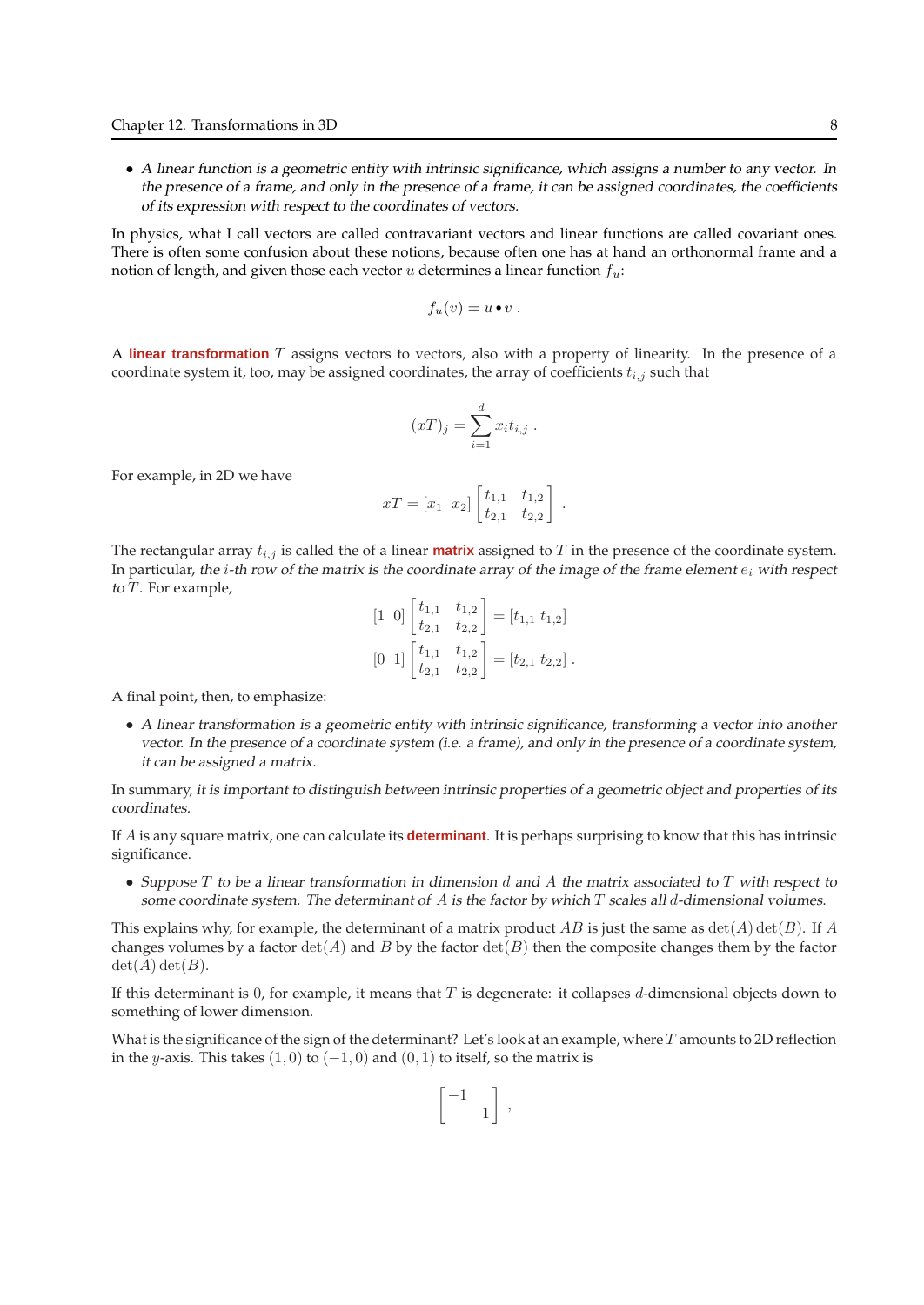which has determinant  $-1$ . Here is its effect on a familiar shape:



Now the transformed letter **R** is qualitatively different from the original—there is no continuous way to deform one into the other without some kind of one-dimensional degeneration. In effect, reflection in the  $y$ -axis changes **orientation** in the plane. This is always the case:

• <sup>A</sup> linear transformation with negative determinant changes orientation.

#### **12.4. Changing coordinate systems**

Vectors, linear functions, linear transformations all acquire coordinates in the presence of a frame. What happens if we change frames?

The first question to be answered is, how can we describe the relationship between two frames?

The answer is, by a matrix. To see how this works, let's look at the 2D case first. Suppose  $e_1$ ,  $e_2$  and  $f_1$ ,  $f_2$  are two frames in 2D. Make up column matrices  $E$  and  $F$  whose entries are vectors instead of numbers, vectors chosen from the frames:

$$
e = \begin{bmatrix} e_1 \\ e_2 \end{bmatrix}, \quad f = \begin{bmatrix} f_1 \\ f_2 \end{bmatrix}
$$

.

We can write

$$
f_1 = f_{1,1}e_1 + f_{1,2}e_2
$$
  

$$
f_2 = f_{2,1}e_1 + f_{2,2}e_2
$$

and it seems natural to define the  $2 \times 2$  matrix

$$
T_f^e = \begin{bmatrix} f_{1,1} & f_{1,2} \\ f_{2,1} & f_{2,2} \end{bmatrix}.
$$

Then

$$
f=T_f^e e\;,
$$

so the matrix  $T_f^e$  relates the two frames. This use of a matrix, relating two different coordinate systems, is conceptually quite different from that in which it describes a linear transformation.

In general, suppose  $e$  and  $f$  are two frames. Each of them is a set of  $d$  vectors. Let  $T_f^e$  be the matrix whose  $i$ -th row is the array of coordinates of  $f_i$  with respect to  $e$ . We can write this relationship in an equation  $f = T_f^e e$ . This may seem a bit cryptic. In this equation, we think of the frames  $e$  and  $f$  themselves as column matrices

$$
e = \begin{bmatrix} e_1 \\ \dots \\ e_d \end{bmatrix}, \quad f = \begin{bmatrix} f_1 \\ \dots \\ f_d \end{bmatrix}
$$

whose entries are vectors, not numbers. One odd thing to keep in mind is that when we apply a matrix to a vector we write the matrix on the right, but when we apply it to a frame we put it on the left.

Now suppose x to be a vector whose array of coordinates with respect to  $e$  is  $x_e$ . We can write this relationship as

$$
x = x_e e = [x_1 \dots x_d] \begin{bmatrix} e_1 \\ \dots \\ e_d \end{bmatrix},
$$

again expressing the frame as a column of vectors.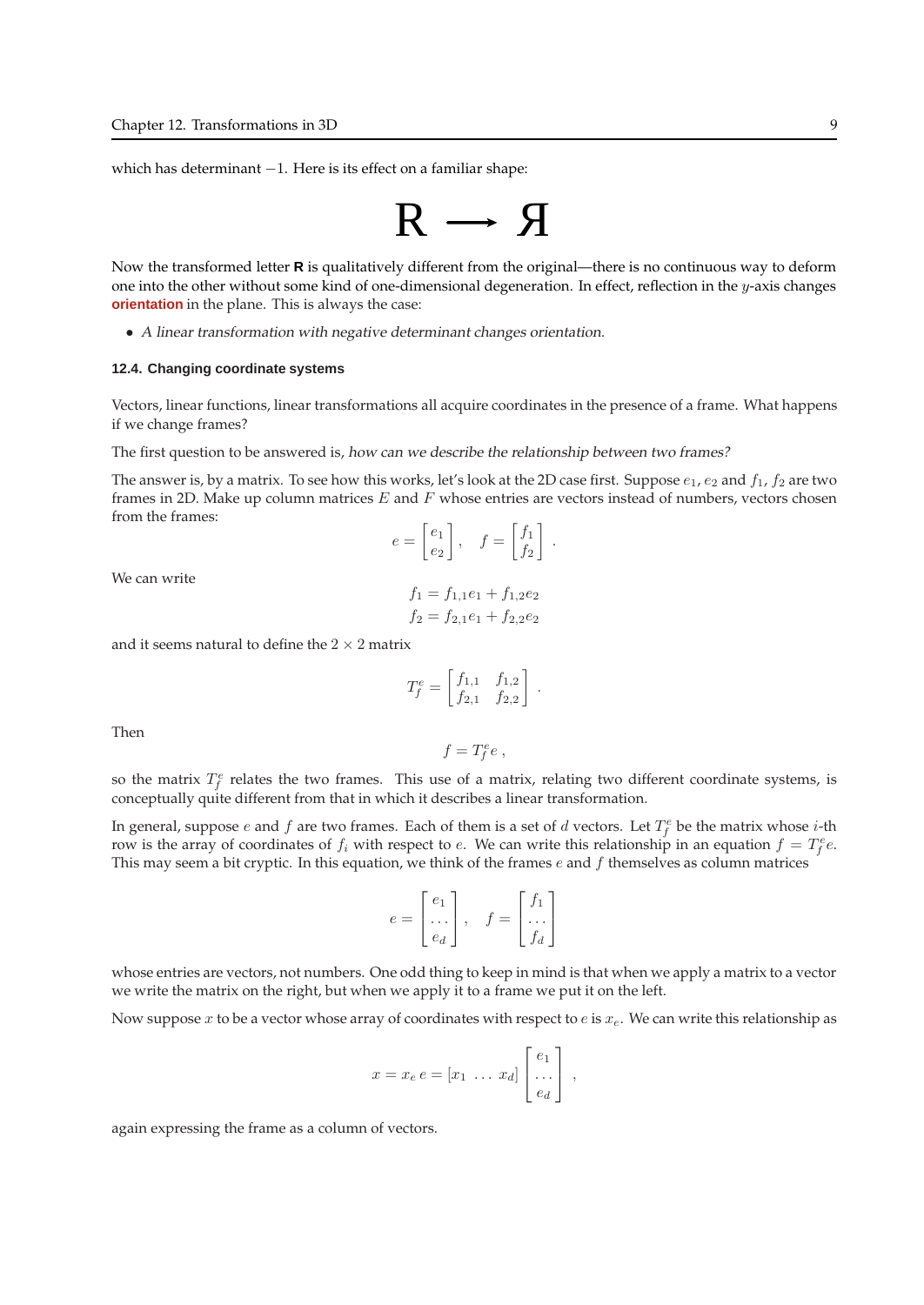With respect to the frame  $f$  we can write

$$
x=x_f\,f.
$$

We want to know how to compute  $x_e$  in terms of  $x_f$  and vice-versa. But we can write

$$
x = x_f f = x_f(T_f^e e) = (x_f T_f^e)e = x_e e
$$

which implies:

• If  $e$  and  $f$  are two frames with  $f = T_f^e e$  then for any vector  $x$ 

$$
x_e = x_f T_f^e.
$$

A similar result is this:

• If e and f are two frames with  $f = T_f^e e$  then for any linear function  $\ell$ 

$$
\ell_e = (T_f^e)^{-1} \ell_f.
$$

This is what has to happen, since the function evaluation

$$
x_f \ell_f = x_e \ell_e = x_e T_f^e \ell_e ,
$$

is intrinsic.

and then we deduce

Finally, we deal with linear transformations. We get from the first frame  $e$  a matrix  $A_e$  associated to  $A$ , and from the second a matrix  $A_f$ . What is the relationship between the matrices  $A_e$  and  $A_f$ ? We start out by recalling that the meaning of  $A_e$  can be encapsulated in the formula

$$
(xA)_e = x_e A_e
$$

for any vector x. In other words, the matrix  $A_e$  calculates the coordinates of  $xA$  with respect to the frame  $e$ . Similarly  $(rA)_r = r_fA_f$ 

$$
(x \Lambda)_f = x_f \Lambda_f
$$
  
\n
$$
x_e A_e = (x A)_e
$$
  
\n
$$
= (x A)_f T_f^e
$$
  
\n
$$
= (x_f A_f) A_f^e
$$
  
\n
$$
= x_f (A_f T_f^e)
$$
  
\n
$$
= (x_e (T_f^e)^{-1}) A_f T_f^e
$$
  
\n
$$
= x_e ((T_f^e)^{-1} A_f T_f^e).
$$

Hence

• If e and f are two frames with  $f = T_f^e e$  then for any linear transformation T

$$
T_e = (T_f^e)^{-1} A_f T_f^e.
$$

This is an extremely important formula. For example, it allows us to see immediately that the determinant of a linear transformation, which is defined in terms of a matrix associated to it, is independent of the coordinate system which gives rise to the matrix. That's because

$$
A_e = (T_f^e)^{-1} A_f T_f^e, \qquad \det(A_e) = \det((T_f^e)^{-1} A_f T_f^e) = \det((T_f^e)^{-1}) \det(A_f) \det(T_f^e) = \det(A_f) .
$$

Two matrices *A* and  $T^{-1}AT$  are said to be **similar**. They are actually equivalent, in the sense that they are the matrices of the same linear transformation, but with respect to different coordinate systems.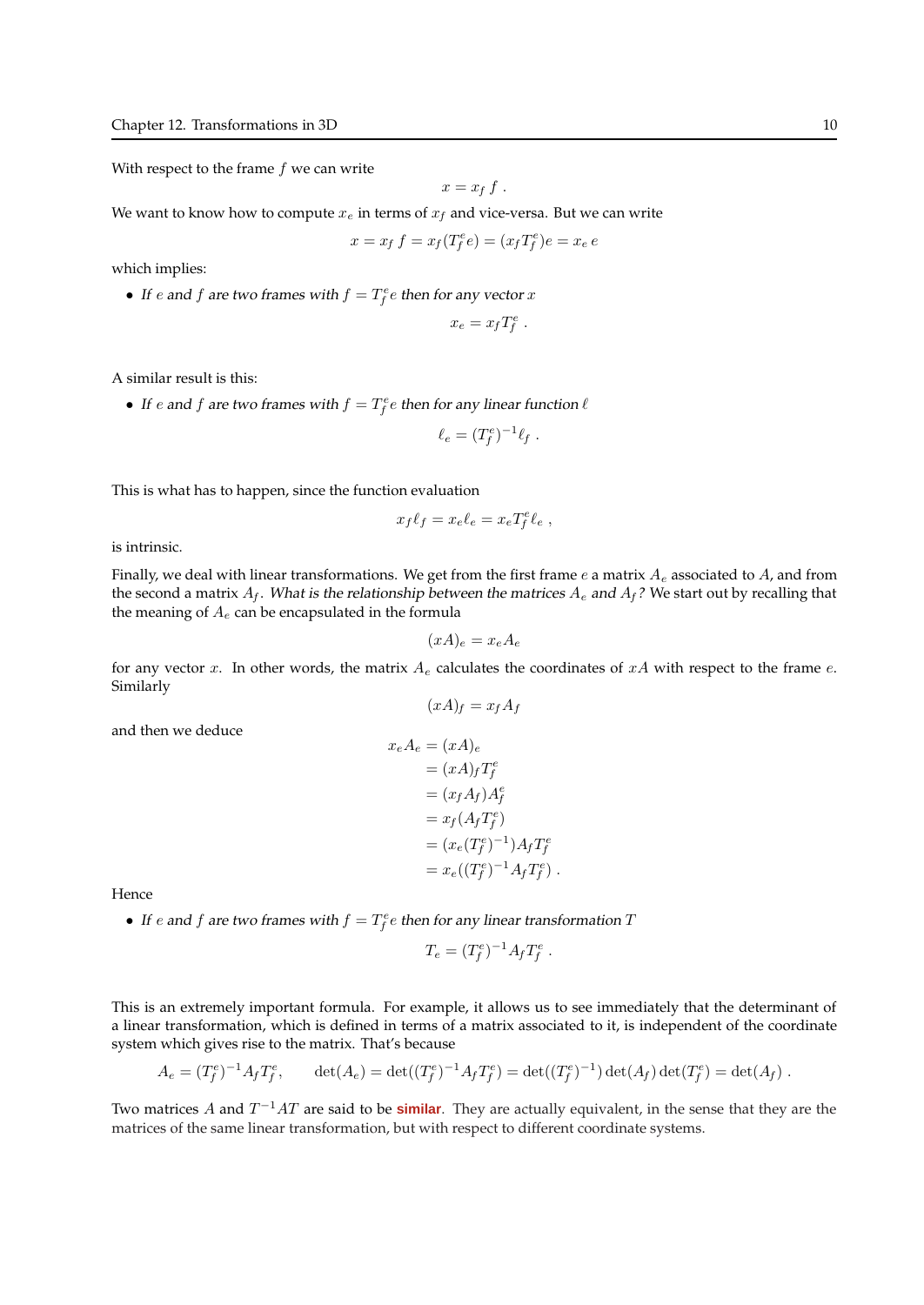## **12.5. Rigid linear transformations**

Let A be an  $d \times d$  matrix, representing a rigid linear transformation T with respect to the frame e.

$$
A = \begin{bmatrix} a_{1,1} & a_{1,2} & \dots & a_{1,d} \\ a_{2,1} & a_{2,2} & \dots & a_{2,d} \\ \dots & \dots & \dots \\ a_{d,1} & a_{d,2} & \dots & a_{d,d} \end{bmatrix}.
$$

Then  $e_iA$  is equal to the *i*-th row of A. Therefore the length of the *i*-th row of A is also 1. The angle between  $e_i$ and  $e_j$  is  $90°$  if  $i \neq j$ , and therefore the angle between the *i*-th and *j*-th rows of A is also  $90°$ , and the two rows must be perpendicular to each other. In other words, the rows of  $A$  must be an orthogonal frame. In fact:

- <sup>A</sup> linear transformation is rigid precisely when its rows make up an orthogonal frame.
- Any such matrix A is said to be **orthogonal**.

The **transpose**  ${}^tA$  of a matrix A has as its rows the columns of  $A$ , and vice-versa. By definition of the matrix product  $A^tA$ , its entries are the various dot products of the rows of A with the columns of  $^tA$ . Therefore:

• A matrix A is orthogonal if and only if

$$
A^t A = I \; ,
$$

or equivalently if and only if its transpose is the same as as its inverse.

If A and B are two  $n \times n$  matrices, then

$$
\det(AB) = \det(A)\det(B).
$$

The determinant of  $A$  is the same as that of its transpose. If  $A$  is an orthogonal matrix, then

$$
\det(I) = \det(A)\det({}^t\!A) = \det(A)^2
$$

so that:

• The determinant of an orthogonal matrix is  $\pm 1$ .

If  $det(A) = 1$ , A preserves orientation, otherwise it reverses orientation. As we have already seen, there is a serious qualitative difference between the two types. If we start with an object in one position and move it continuously, then the transformation describing its motion will be a continuous family of rigid transformations. The linear component at the beginning is the identity matrix, with determinant 1. Since the family varies continuously, the linear component can never change the sign of its determinant, and must therefore always be orientation preserving. A way to change orientation would be to reflect the object, as if in a mirror.

## **12.6. Orthogonal transformations in 2D**

In 2D the classification of orthogonal transformations is very simple. First of all, we can rotate an object through some angle  $\theta$  (possibly  $0^{\circ}$ ).

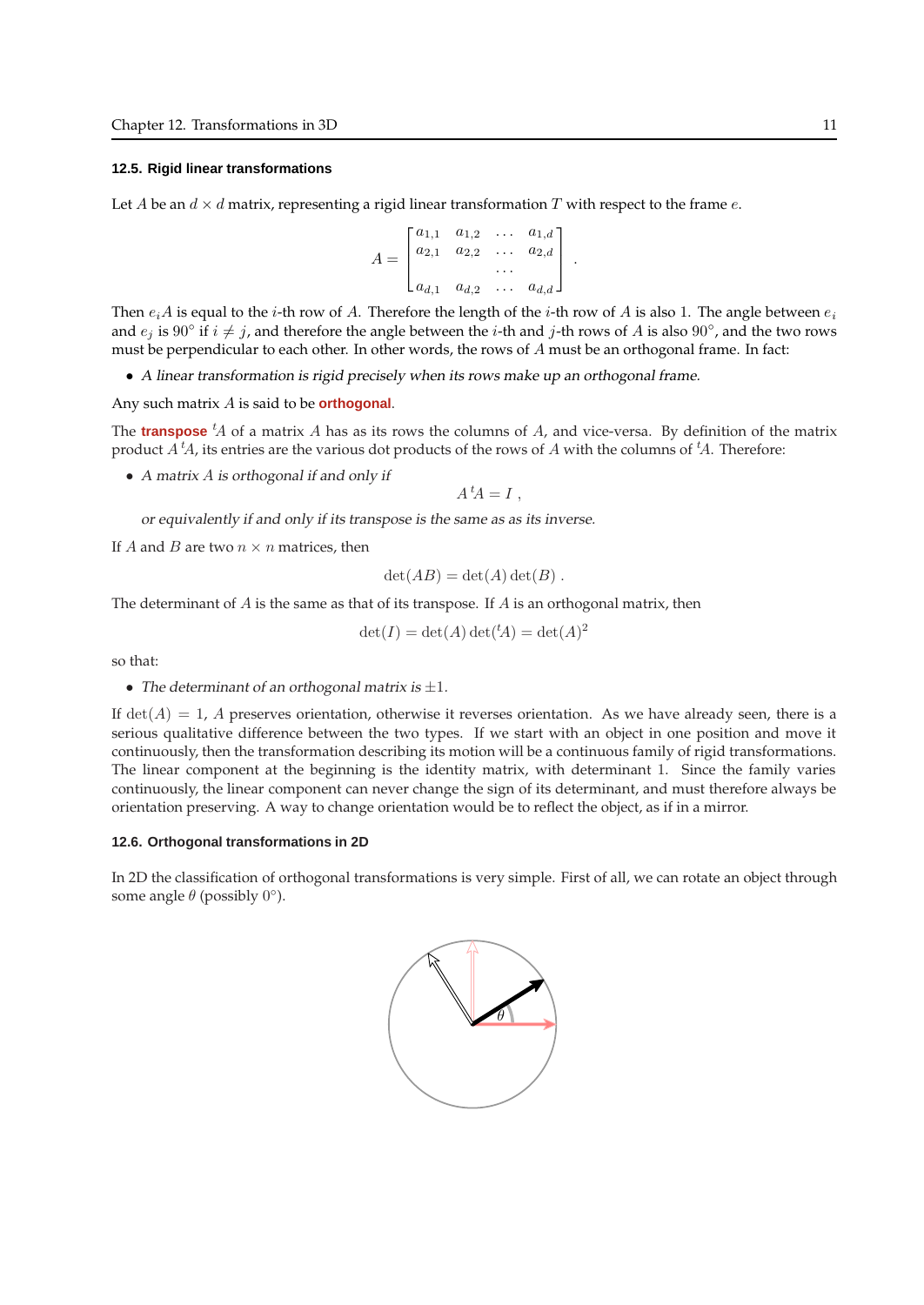This preserves orientation. The matrix of this transformation is, as we saw much earlier,

$$
\begin{bmatrix}\n\cos\theta & \sin\theta \\
-\sin\theta & \cos\theta\n\end{bmatrix}.
$$

Second, we can reflect things in an arbitrary line.



That is to say, given a line  $\ell$ , we can transform points on  $\ell$  into themselves, points in the line through the origin perpendicular to  $\ell$  into their negatives. This reverses orientation.

**Exercise 12.4.** If  $\ell$  is the line at angle  $\theta$  with respect to the positive x-axis, what is the matrix of this reflection?

It turns out there are no more possibilities.

• Every linear rigid transformation in 2D is either <sup>a</sup> rotation or <sup>a</sup> reflection.

Let  $e_1 = [1, 0], e_2 = [0, 1]$ , and let T be a linear rigid transformation. Since  $e_1$  and  $e_2$  both have length 1, both  $Te_1$ and  $Te_1$  also have length 1. All of these lie on the unit circle. Since the angle between  $e_1$  and  $e_2$  is  $90^\circ$ , so is that between  $Te_1$  and  $Te_2$ . There are two distinct possibilities, however. Either we rotate in the positive direction from  $Te_1$  to  $Te_2$ , or in the negative direction.



In the first case, we obtain  $Te_1$  and  $Te_2$  from  $e_1$  and  $e_2$  by a rotation. In the second case, something more complicated is going on. Here, as we move a vector u from  $e_1$  towards  $e_2$  and all the way around again to  $e_1$ ,  $Tu$ moves along the arc from  $Te_1$  to  $Te_2$  all the way around again to  $Te_1$ , and in the opposite direction. Now if we start with two points anywhere on the unit circle and move them around in opposite directions, sooner or later they will meet. At that point we have  $Tu = u$ . Since T fixes u it fixes the line through u, hence takes points on the line through the origin perpendicular to it into itself. It cannot fix the points on that line, so it must negate them. In other words,  $T$  amounts to reflection in the line through  $u$ .

**Exercise 12.5.** Explain why we can take u to be either of the points half way between  $e_1$  and  $Te_1$ .

**Exercise 12.6.** Find a formula for the reflection of  $v$  in the line through  $u$ .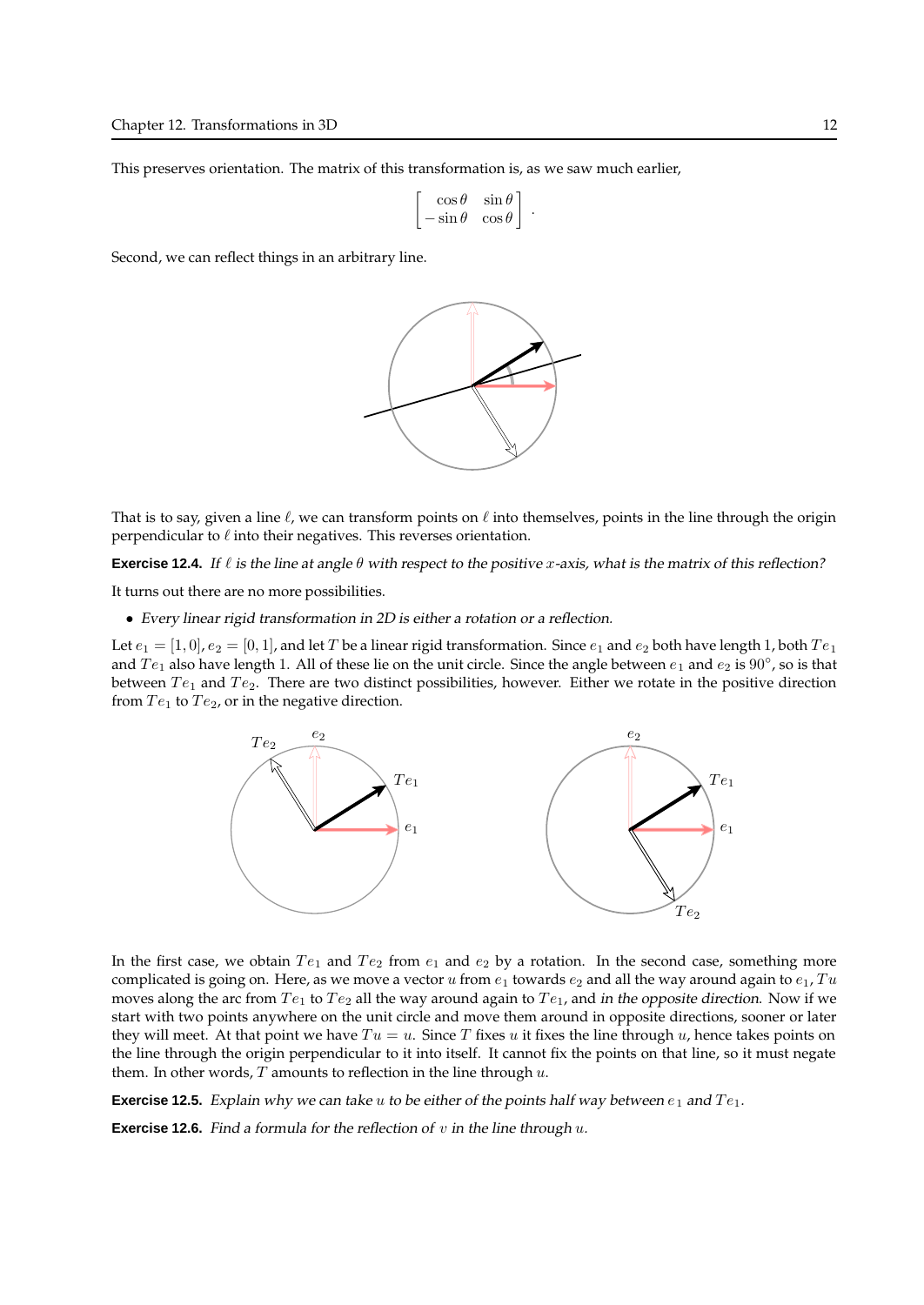# **12.7. Orthogonal transformations in 3D**

There is one natural way to construct rigid linear motions in 3D. Choose an axis, and choose on it a direction. Equivalently choose a unit vector  $u$ , and the axis to be the line through  $u$  with direction that of  $u$ .



Choose an angle  $\theta$ . Rotate things around the axis through angle  $\theta$ , in the positive direction as seen along the axis from the positive direction. This is called a **axial rotation**.



The motion can in some sense be decomposed into two parts. The plane through the origin perpendicular to he axis is rotated into itself, and points on the axis remain fixed. Therefore the height of a point above the plane remains constant, and the projection of the motion onto this plane is just an ordinary 2D rotation.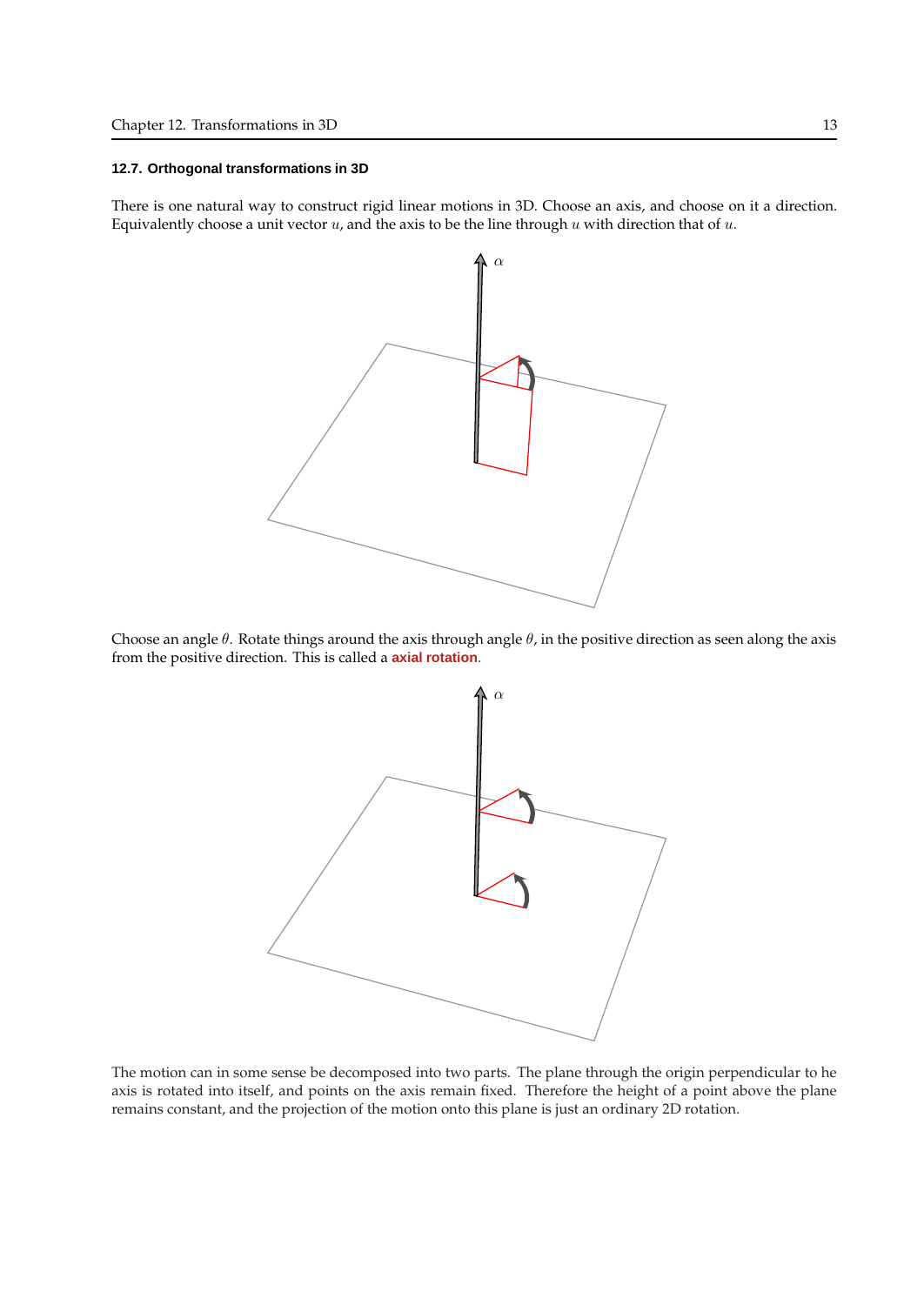• Every orientation-preserving linear rigid transformation in 3D is an axial rotation.

I'll show this in one way here, and in a slightly different way later on.

Recall that an **eigenvector** v for a linear transformation  $T$  is a non-zero vector v taken into a multiple of itself by  $T$ :

$$
Tv = cv
$$

for some constant c, which is called the associated **eigenvalue**. This equation can be rewritten

$$
Tv = cv = (T - cI)v = 0.
$$

If  $T - cI$  were invertible, then we would deduce from this that

$$
v = (T - cI)^{-1}0 = 0
$$

which contradicts the assumption that  $v \neq 0$ . Therefore  $T - cI$  is not invertible, and  $det(T - cI) = 0$ . In other words, c is a root of the **characteristic polynomial**

$$
\det(A - xI)
$$

where *A* is a matrix representing *T* and *x* is a variable. For a  $3 \times 3$  matrix

$$
A - xI = \begin{bmatrix} a_{1,1} - x & a_{1,2} & a_{1,3} \\ a_{2,1} & a_{2,2} - x & a_{2,3} \\ a_{3,1} & a_{3,2} & a_{3,3} - x \end{bmatrix}
$$

and the characteristic polynomial is a cubic polynomial which starts out

$$
-x^3+\cdots.
$$

For  $x < 0$  and |x| large, this expression is positive, and for  $x > 0$  and |x| large it is negative. It must cross the x-axis somewhere, which means that it must have at least one real root. Therefore A has at least one real eigenvalue. In 2D this reasoning fails—there may be two conjugate complex eigenvalues instead.

Let c be a real eigenvalue of T, v a corresponding eigenvector. Since T is a rigid transformation,  $||Tv|| = ||v||$ , or  $||cv|| = ||v||$ . Since  $||cv|| = |c|| ||v||$  and  $||v|| \neq 0$ ,  $|c| = 1$  and  $c = \pm 1$ .

If  $c = 1$ , then we have a vector fixed by T. Since T preserves angles, it takes all vectors in the plane through the origin perpendicular to v into itself. Since T reserves orientation and  $Tv = v$ , the restriction of T on this plane also preserves orientation. Therefore  $T$  rotates vectors in this plane, and must be a rotation around the axis through v.

If  $c = -1$ , then we have  $Tv = -v$ . The transformation T still takes the complementary plane into itself. Since T preserves orientation in 3D but reverses orientation on the line through  $v$ ,  $T$  reverses orientation on this plane. But then  $T$  must be a reflection on this plane, according to the results of the previous section. We can find  $u$  such that  $Tu = u$ , and w perpendicular to u and v such that  $Tw = -w$ . In this case, T is rotation through 180° around the axis through  $u$ .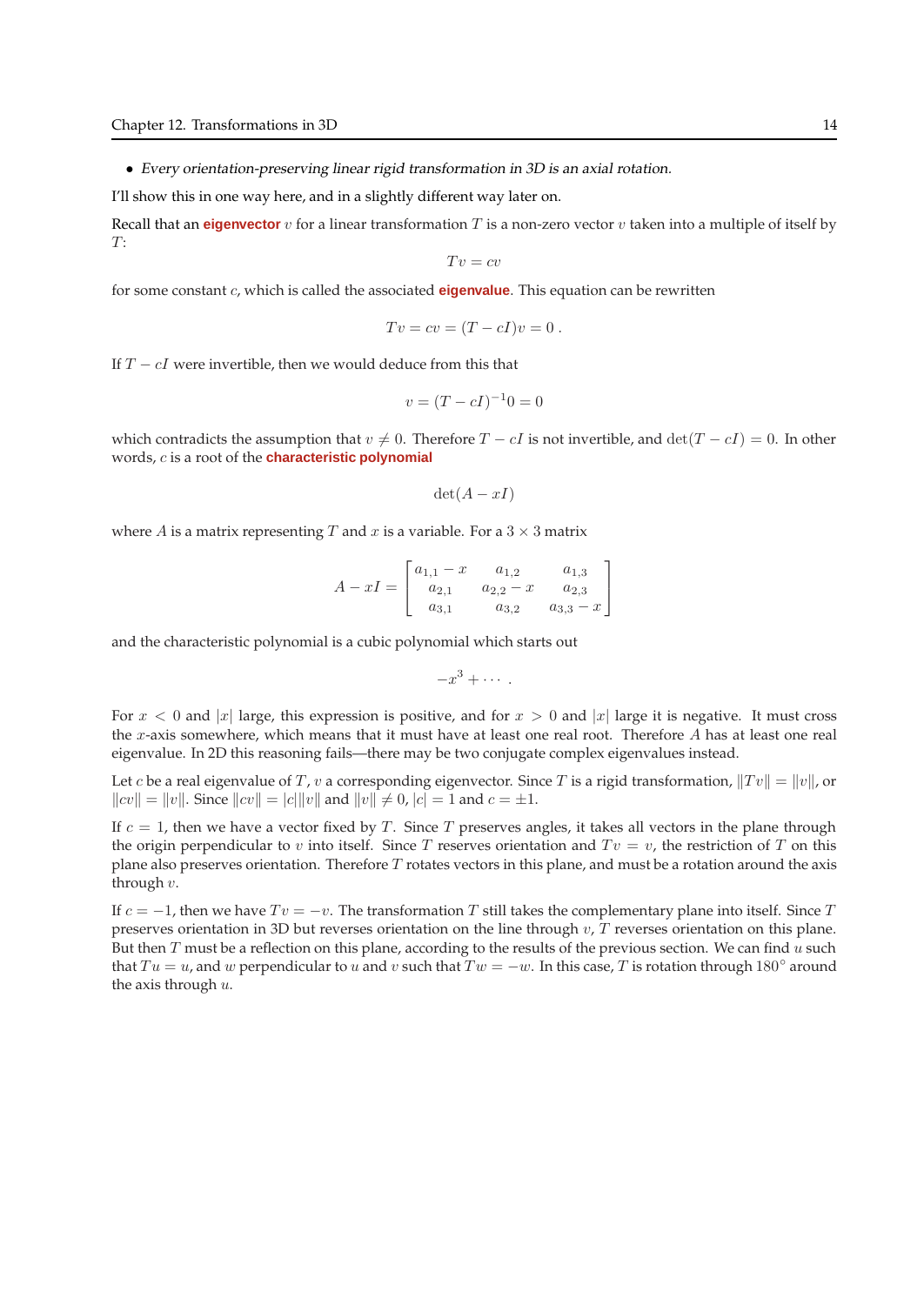#### **12.8. Calculating the effect of an axial rotation**

To begin this section, I remark again that to determine an axial rotation we must specify not only an axis and an angle but a direction on the axis. This is because the sign of a rotation in  $3D$  is only determined if we know whether it is assigned by a left hand or right hand rule. At any rate choosing a vector along an axis fixes a direction on it. Given a direction on an axis I'll adopt the convention that the direction of positive rotation follows the right hand rule.

So now the question we want to answer is this: Given a vector  $\alpha \neq 0$  and an angle  $\theta$ . If u is any vector in space and we rotate u around the axis through  $\alpha$  by  $\theta$ , what new point v do we get? This is one of the basic calculations we will make to draw moved or moving objects in 3D.

There are some cases which are simple. If  $u$  lies on the axis, it is fixed by the rotation. If it lies on the plane perpendicular to  $\alpha$  it is rotated by  $\theta$  in that plane (with the direction of positive rotation determined by the right hand rule).

If  $u$  is an arbitrary vector, we express it as a sum of two vectors, one along the axis and one perpendicular to it, and then use linearity to find the effect of the rotation on it.

To be precise, let R be the rotation we are considering. Given u we can find its **projection** onto the axis along  $\alpha$ to be

$$
u_0 = \left(\frac{\alpha \bullet u}{\alpha \bullet \alpha}\right) \alpha
$$

Let  $u_{\perp}$  be the projection of u perpendicular to  $\alpha$ . It is equal to  $u - u_0$ . We write

$$
u = u_0 + u_{\perp}
$$
  
\n
$$
Ru = Ru_0 + Ru_{\perp}
$$
  
\n
$$
= u_0 + Ru_{\perp}.
$$

How can we find  $Ru_1$ ?

Normalize  $\alpha$  so  $\|\alpha\| = 1$ , in effect replacing  $\alpha$  by  $\alpha/\|\alpha\|$ . This normalized vector has the same direction and axis as  $\alpha$ . The vector  $u_* = \alpha \times u_{\perp}$  will then be perpendicular to both  $\alpha$  and to  $u_{\perp}$  and will have the same length as  $u_\perp$ . The plane perpendicular to  $\alpha$  is spanned by  $u_\perp$  and  $u_*$ , which are perpendicular to each other and have the same length. The rotation R acts as a 2D rotation in the plane perpendicular to  $\alpha$ , so:

• The rotation by  $\theta$  takes  $u_{\perp}$  to

$$
Ru_{\perp} = (\cos \theta) u_{\perp} + (\sin \theta) u_{*} .
$$

In summary:

- (1) Normalize  $\alpha$ , replacing  $\alpha$  by  $\alpha/||\alpha||$ .
- (2) Calculate

$$
u_0 = \left(\frac{\alpha \bullet u}{\alpha \bullet \alpha}\right) \alpha = (\alpha \bullet u) \alpha.
$$

$$
u_{\perp} = u - u_0.
$$

- (3) Calculate
- (4) Calculate
- (5) Finally set

$$
Ru = u_0 + (\cos \theta) u_{\perp} + (\sin \theta) u_{*} .
$$

 $u_* = \alpha \times u_{\perp}$ .

**Exercise 12.7.** What do we get if we rotate the vector  $(1,0,0)$  around the axis through  $(1,1,0)$  by  $36^{\circ}$ ?

**Exercise 12.8.** Write a PostScript procedure with  $\alpha$  and  $\theta$  as arguments that returns the matrix associated to rotation by  $θ$  around  $α$ .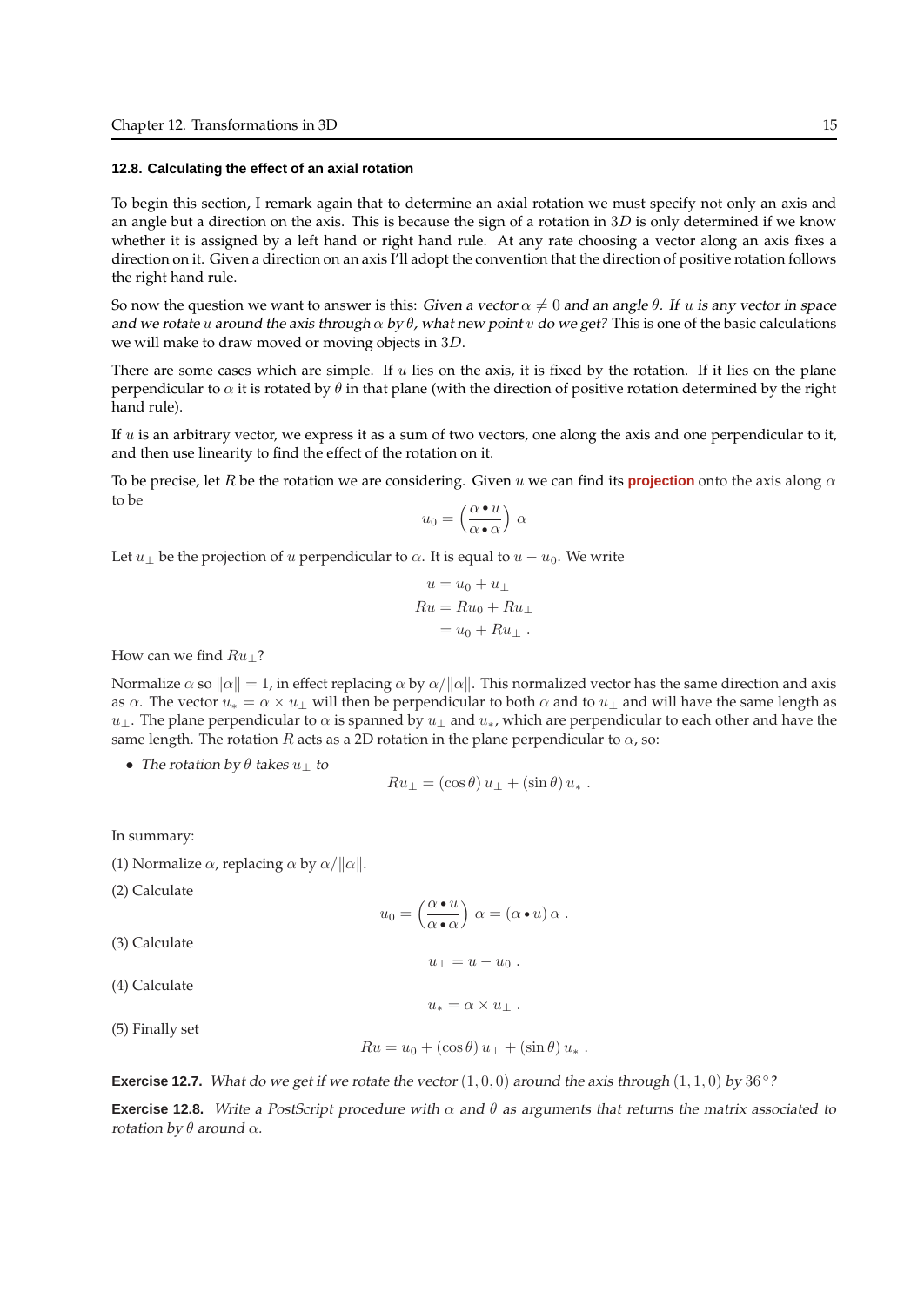#### **12.9. Finding the axis and angle**

If we are given a matrix  $R$  which we know to be orthogonal and with determinant 1, how do we find its axis and rotation angle? As we have seen, it is a special case of the problem of finding eigenvalues and eigenvectors. But the situation is rather special, and can be done in a more elementary manner. In stages:

(1) How do we find its axis? If  $e_i$  is the *i*-th standard basis vector (one of **i**, **j**, or **k**) the *i*-th column of R is  $Re_i$ . Now for any vector u the difference  $Ru - u$  is perpendicular to the rotation axis. Therefore we can find the axis by calculating a cross product  $(Re_i - e_i) \times (Re_j - e_j)$  for one of the three possible distinct pairs from the set of indices 1, 2, 3–unless it happens that this cross-product vanishes. Usually all three of these cross products will be non-zero vectors on the rotation axis, but in exceptional circumstances it can happen that one or more will vanish. It can even happen that all three vanish! But this only when  $A$  is the identity matrix, in which case we are dealing with the trivial rotation, whose axis isn't well defined anyway.

At any rate, any of the three which is not zero will tell us what the axis is.

(2) How do we find the rotation angle?

As a result of part (1), we have a vector  $\alpha$  on the rotation axis. Normalize it to have length 1. Choose one of the  $e_i$  so that  $\alpha$  is not a multiple of  $e_i$ . Let  $u = e_i$ . Then  $Ru$  is the *i*-th column of  $R$ .

Find the projection  $u_0$  of u along  $\alpha$ , set  $u_{\perp} = u - u_0$ . Calculate  $Ru_{\perp} = Ru - u_0$ . Next calculate

$$
u_*=\alpha\times u_\perp\;.
$$

and let  $\theta$  be the angle between  $u_{\perp}$  and  $Ru_{\perp}$ . The rotation angle is  $\theta$  if the dot-product  $Ru_{\perp} \cdot u_* \geq 0$  otherwise  $-\theta$ .

**Exercise 12.9.** If

|                      | $\begin{bmatrix} 0.899318 & -0.425548 \end{bmatrix}$ | $0.100682$ ]         |
|----------------------|------------------------------------------------------|----------------------|
| $R = \big  0.425548$ |                                                      | $0.798635 -0.425548$ |
| 0.100682             | 0.425548                                             | 0.899318             |

find the axis and angle.

# **12.10. Euler's Theorem**

The fact that every orthogonal matrix with determinant 1 is an axial rotation may seem quite reasonable, after some thought about what else might such a linear transformation be, but I don't think it is quite intuitive. To demonstrate this, let me point out that it implies that the combination of rotations around distinct axes is again a rotation. This is not at all obvious, and in particular it is difficult to see what the axis of the combination should be. This axis was constructed geometrically by Euler.